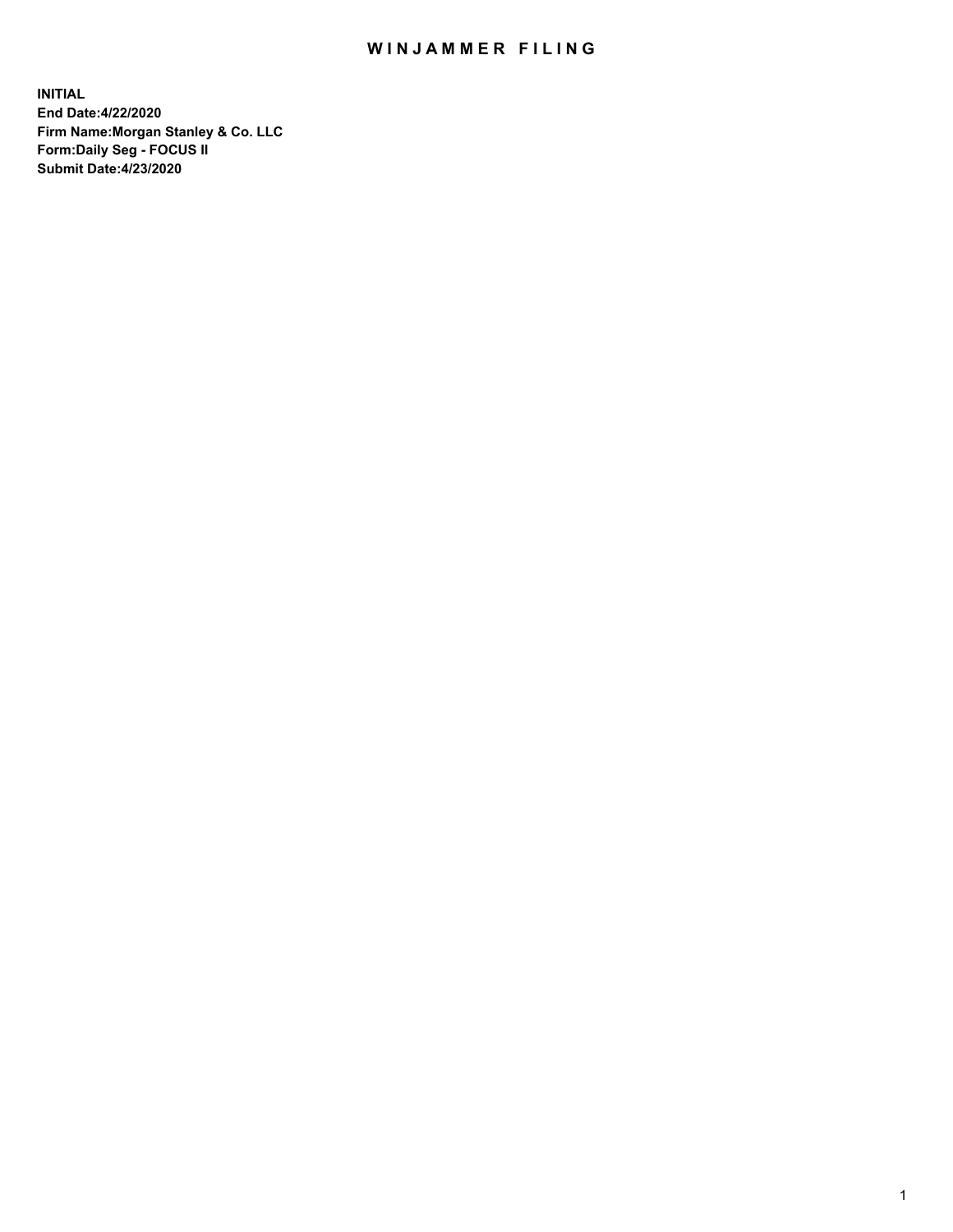**INITIAL End Date:4/22/2020 Firm Name:Morgan Stanley & Co. LLC Form:Daily Seg - FOCUS II Submit Date:4/23/2020 Daily Segregation - Cover Page**

| Name of Company                                                                                                                                                                                                                                                                                                                | Morgan Stanley & Co. LLC                                |
|--------------------------------------------------------------------------------------------------------------------------------------------------------------------------------------------------------------------------------------------------------------------------------------------------------------------------------|---------------------------------------------------------|
| <b>Contact Name</b>                                                                                                                                                                                                                                                                                                            | <b>Ikram Shah</b>                                       |
| <b>Contact Phone Number</b>                                                                                                                                                                                                                                                                                                    | 212-276-0963                                            |
| <b>Contact Email Address</b>                                                                                                                                                                                                                                                                                                   | Ikram.shah@morganstanley.com                            |
| FCM's Customer Segregated Funds Residual Interest Target (choose one):<br>a. Minimum dollar amount: ; or<br>b. Minimum percentage of customer segregated funds required:% ; or<br>c. Dollar amount range between: and; or<br>d. Percentage range of customer segregated funds required between:% and%.                         | 235,000,000<br><u>0</u><br><u>00</u><br><u>00</u>       |
| FCM's Customer Secured Amount Funds Residual Interest Target (choose one):<br>a. Minimum dollar amount: ; or<br>b. Minimum percentage of customer secured funds required:%; or<br>c. Dollar amount range between: and; or<br>d. Percentage range of customer secured funds required between:% and%.                            | 140,000,000<br><u>0</u><br><u>0 0</u><br>0 <sub>0</sub> |
| FCM's Cleared Swaps Customer Collateral Residual Interest Target (choose one):<br>a. Minimum dollar amount: ; or<br>b. Minimum percentage of cleared swaps customer collateral required:% ; or<br>c. Dollar amount range between: and; or<br>d. Percentage range of cleared swaps customer collateral required between:% and%. | 92,000,000<br><u>0</u><br><u>00</u><br>00               |

Attach supporting documents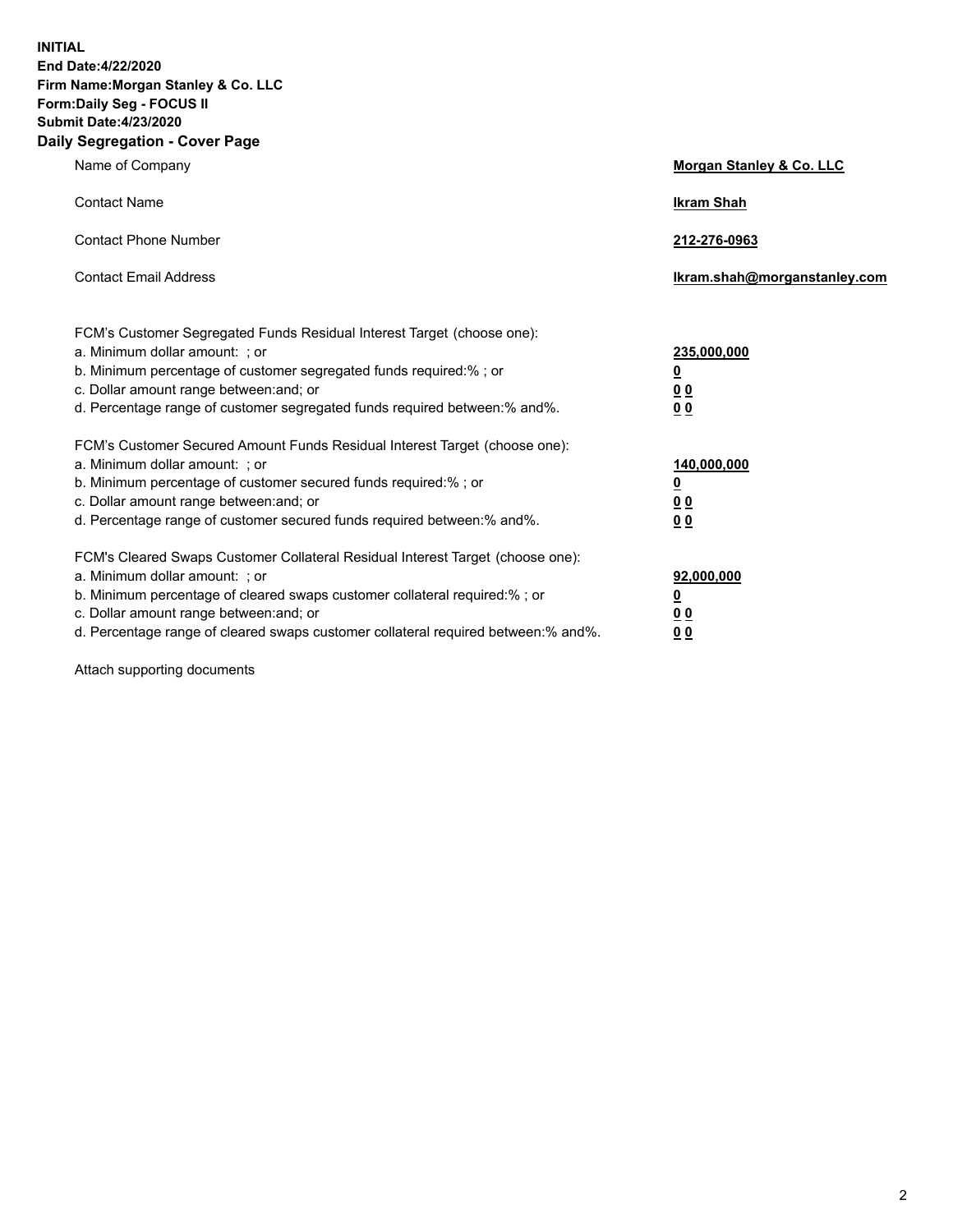## **INITIAL End Date:4/22/2020 Firm Name:Morgan Stanley & Co. LLC Form:Daily Seg - FOCUS II Submit Date:4/23/2020 Daily Segregation - Secured Amounts** Foreign Futures and Foreign Options Secured Amounts Amount required to be set aside pursuant to law, rule or regulation of a foreign government or a rule of a self-regulatory organization authorized thereunder **0** [7305] 1. Net ledger balance - Foreign Futures and Foreign Option Trading - All Customers A. Cash **4,461,241,756** [7315] B. Securities (at market) **2,806,565,389** [7317] 2. Net unrealized profit (loss) in open futures contracts traded on a foreign board of trade **-358,044,529** [7325] 3. Exchange traded options a. Market value of open option contracts purchased on a foreign board of trade **16,407,521** [7335] b. Market value of open contracts granted (sold) on a foreign board of trade **-22,308,213** [7337] 4. Net equity (deficit) (add lines 1. 2. and 3.) **6,903,861,924** [7345] 5. Account liquidating to a deficit and account with a debit balances - gross amount **148,243,345** [7351] Less: amount offset by customer owned securities **-143,332,335** [7352] **4,911,010** [7354] 6. Amount required to be set aside as the secured amount - Net Liquidating Equity Method (add lines 4 and 5) **6,908,772,934** [7355] 7. Greater of amount required to be set aside pursuant to foreign jurisdiction (above) or line 6. **6,908,772,934** [7360] FUNDS DEPOSITED IN SEPARATE REGULATION 30.7 ACCOUNTS 1. Cash in banks A. Banks located in the United States **251,270,788** [7500] B. Other banks qualified under Regulation 30.7 **204,417,404** [7520] **455,688,192** [7530] 2. Securities A. In safekeeping with banks located in the United States **1,111,936,170** [7540] B. In safekeeping with other banks qualified under Regulation 30.7 **0** [7560] **1,111,936,170** [7570] 3. Equities with registered futures commission merchants A. Cash **11,557,607** [7580] B. Securities **0** [7590] C. Unrealized gain (loss) on open futures contracts **2,141,765** [7600] D. Value of long option contracts **0** [7610] E. Value of short option contracts **0** [7615] **13,699,372** [7620] 4. Amounts held by clearing organizations of foreign boards of trade A. Cash **0** [7640] B. Securities **0** [7650] C. Amount due to (from) clearing organization - daily variation **0** [7660] D. Value of long option contracts **0** [7670] E. Value of short option contracts **0** [7675] **0** [7680] 5. Amounts held by members of foreign boards of trade A. Cash **4,315,672,164** [7700] B. Securities **1,694,629,219** [7710] C. Unrealized gain (loss) on open futures contracts **-360,186,294** [7720] D. Value of long option contracts **16,407,521** [7730] E. Value of short option contracts **-22,308,213** [7735] **5,644,214,397** [7740] 6. Amounts with other depositories designated by a foreign board of trade **0** [7760] 7. Segregated funds on hand **0** [7765] 8. Total funds in separate section 30.7 accounts **7,225,538,131** [7770] 9. Excess (deficiency) Set Aside for Secured Amount (subtract line 7 Secured Statement Page 1 from Line 8) **316,765,197** [7380] 10. Management Target Amount for Excess funds in separate section 30.7 accounts **140,000,000** [7780]

11. Excess (deficiency) funds in separate 30.7 accounts over (under) Management Target **176,765,197** [7785]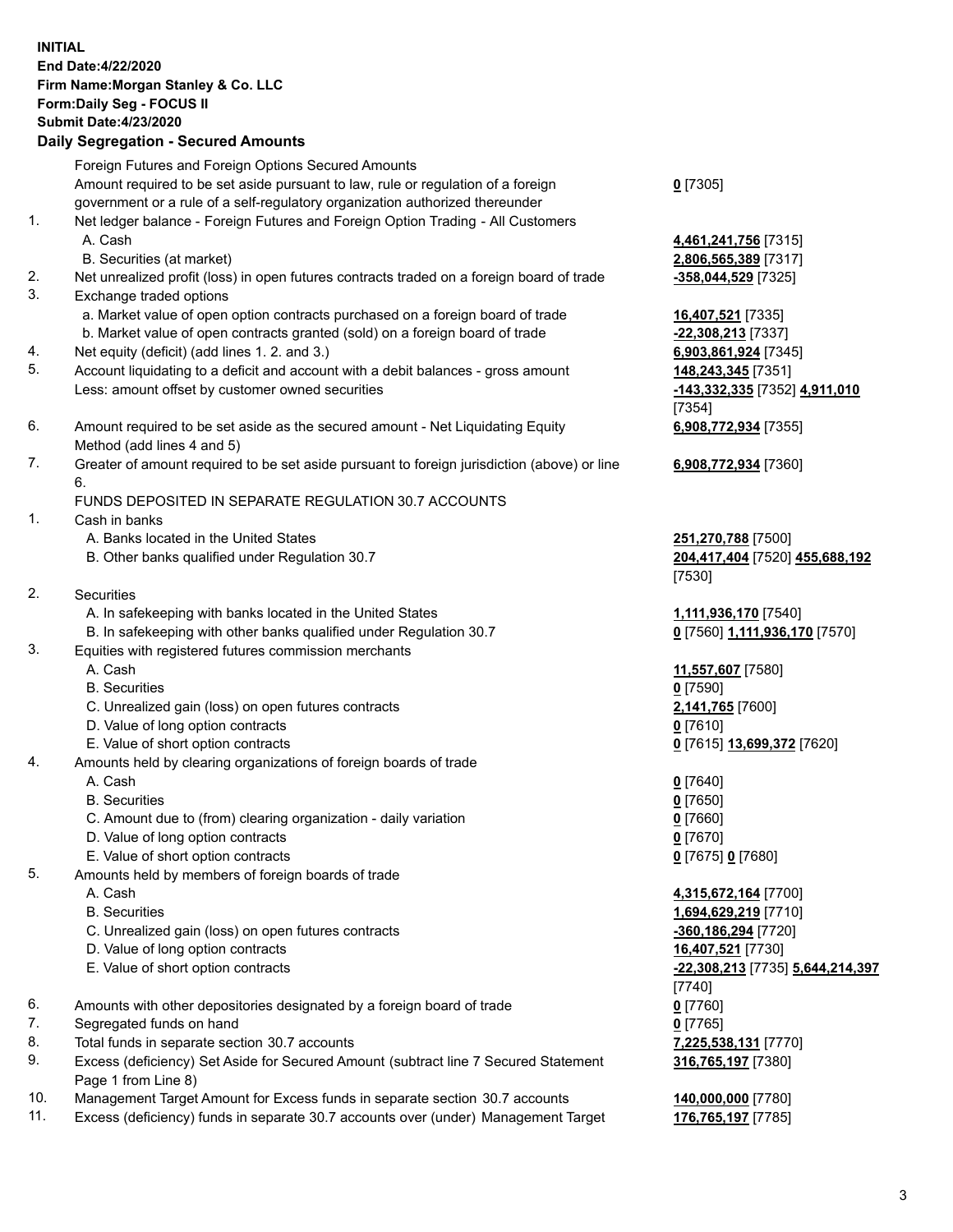**INITIAL End Date:4/22/2020 Firm Name:Morgan Stanley & Co. LLC Form:Daily Seg - FOCUS II Submit Date:4/23/2020 Daily Segregation - Segregation Statement** SEGREGATION REQUIREMENTS(Section 4d(2) of the CEAct) 1. Net ledger balance A. Cash **11,469,256,785** [7010] B. Securities (at market) **8,409,557,536** [7020] 2. Net unrealized profit (loss) in open futures contracts traded on a contract market **7,257,285,302** [7030] 3. Exchange traded options A. Add market value of open option contracts purchased on a contract market **863,113,874** [7032] B. Deduct market value of open option contracts granted (sold) on a contract market **-687,372,360** [7033] 4. Net equity (deficit) (add lines 1, 2 and 3) **27,311,841,137** [7040] 5. Accounts liquidating to a deficit and accounts with debit balances - gross amount **453,155,659** [7045] Less: amount offset by customer securities **-450,144,053** [7047] **3,011,606** [7050] 6. Amount required to be segregated (add lines 4 and 5) **27,314,852,743** [7060] FUNDS IN SEGREGATED ACCOUNTS 7. Deposited in segregated funds bank accounts A. Cash **5,087,892,306** [7070] B. Securities representing investments of customers' funds (at market) **0** [7080] C. Securities held for particular customers or option customers in lieu of cash (at market) **1,335,987,159** [7090] 8. Margins on deposit with derivatives clearing organizations of contract markets A. Cash **14,096,098,883** [7100] B. Securities representing investments of customers' funds (at market) **0** [7110] C. Securities held for particular customers or option customers in lieu of cash (at market) **7,073,570,377** [7120] 9. Net settlement from (to) derivatives clearing organizations of contract markets **221,472,584** [7130] 10. Exchange traded options A. Value of open long option contracts **863,113,874** [7132] B. Value of open short option contracts **and the set of our of the set of our of the set of the set of the set of the set of the set of the set of the set of the set of the set of the set of the set of the set of the set o** 11. Net equities with other FCMs A. Net liquidating equity **13,466,576** [7140] B. Securities representing investments of customers' funds (at market) **0** [7160] C. Securities held for particular customers or option customers in lieu of cash (at market) **0** [7170] 12. Segregated funds on hand **0** [7150] 13. Total amount in segregation (add lines 7 through 12) **28,004,229,399** [7180] 14. Excess (deficiency) funds in segregation (subtract line 6 from line 13) **689,376,656** [7190] 15. Management Target Amount for Excess funds in segregation **235,000,000** [7194]

16. Excess (deficiency) funds in segregation over (under) Management Target Amount Excess

**454,376,656** [7198]